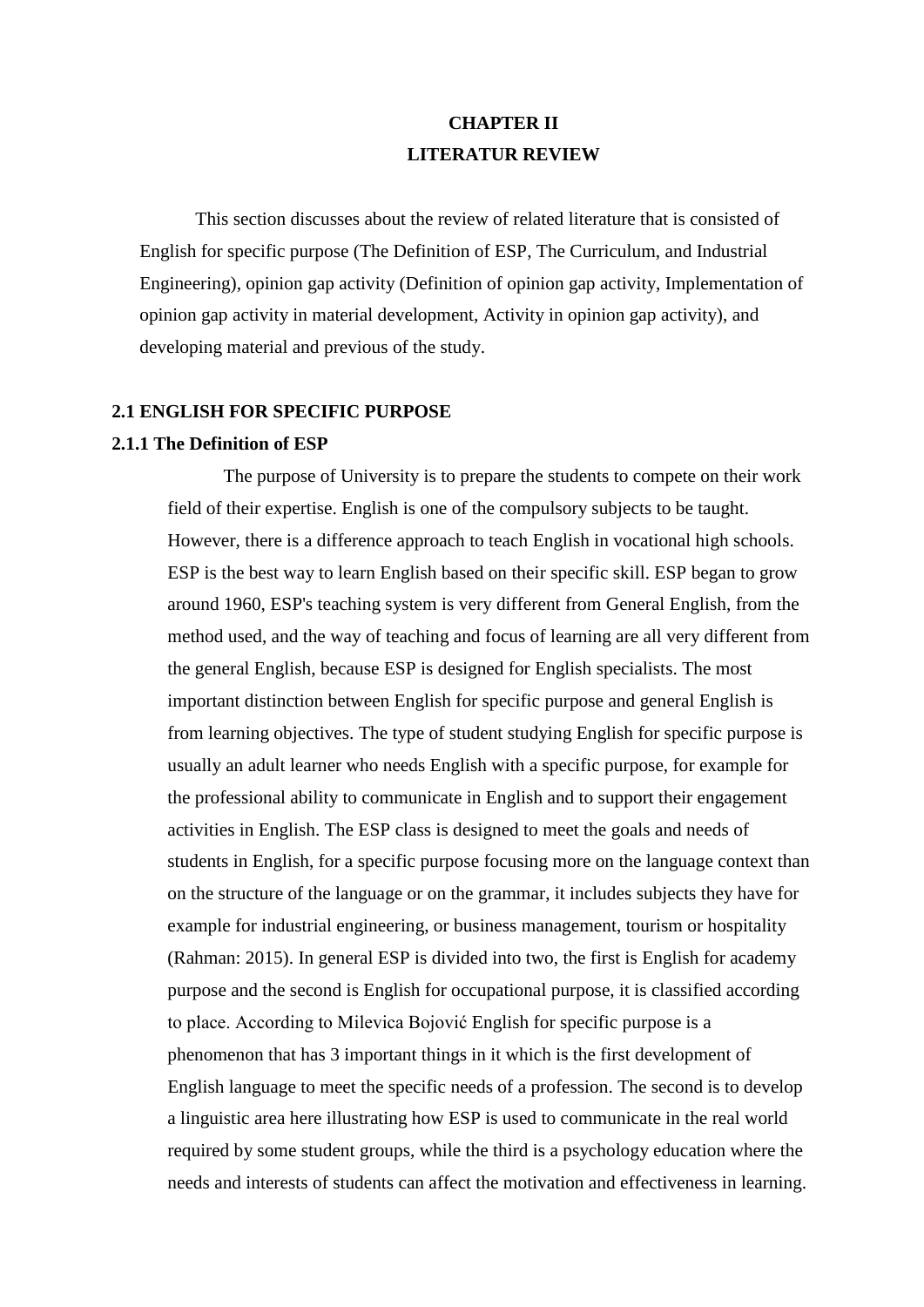According to Dr. Muhammad Islam said that the main role that must be done by ESP teacher is to make syllabus based on student's learning objective besides that ESP teacher must also prepare the material according to student's requirement or according to student's field. Hutchinson and Waters (1987) argue that ESP is not a language methodology which teaches specialized varieties of English and consists of specific type of learning materials but it is an approach to language learning which is based on learner's need. Nunan (2004) adds that ESP is an important subcomponent of language teaching that has its own approaches to curriculum development, material design, pedagogy, testing and research. Further, Tomlinson and Masuhara (2004) state that ESP is designed to fulfill the specific needs of the learner based on needs analysis. In conclusion, ESP is based on students' needs in learning English. Since students' needs in ESP are very crucial, needs analysis should be conducted earlier before designing the materials.

# **2.1.2 The Curriculum**

The curriculum used by Muhammadiyah Gresik University is the IQF (Indonesian Qualification Framework) or in Indonesian called KKNI. The IQF is an embodiment of the quality and identity of the Indonesian people related to the system national education, national job training system and national equality assessment system, owned by Indonesia to produce human resources from learning outcomes, what every Indonesian worker has in creating works and contributions who are qualified in their respective fields of work. The national instruction is contained in the Regulation of the Minister of Education and Culture Number 73 of 2013 concerning the application of the IQF in the field of higher education, this Ministerial Regulation is a derivative of Presidential Regulation No. 8 of 2012.

At Muhammadyah Gresik University, the curriculum engineering industry majors are divided into several aspects of the graduate learning record (in Indonesian called CPL), which are among them are the attitude of learning (in Indonesian called ST) which consists of 10 categories. Then in general skills (KU) consists of 9 categories, then there are special skills (in Indonesian called KK) consisting of 6 categories, then the last is mastery of knowledge / knowledge which has 2 different categories. While in terms of language itself, there is General Skills 10 (in Indonesian called KU 10) which read "able to communicate using English effectively".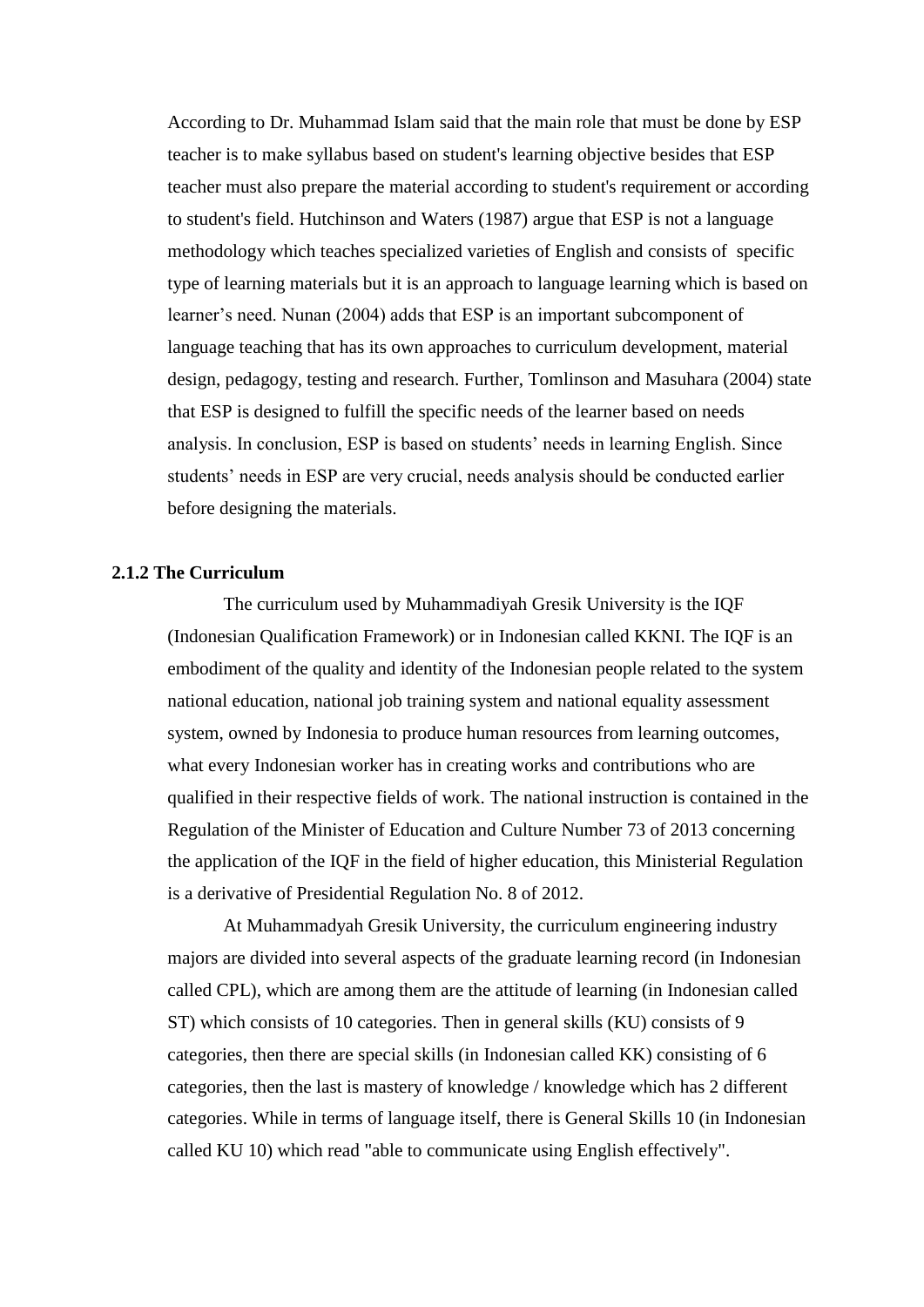#### **2.2 OPINION GAP ACTIVITY**

### **2.2.1 Definition of Opinion Gap Activity**

Task based language learning was first popularized by Prabhu in 1987 when he was at the Bangalore project in India, he thought that tasks were a way of tapping into learners' natural mechanisms for second-language acquisition. Task based learning is part of the CLT, an approach that emphasizes the real use of language. CLT is an approach that gives students the opportunity to learn how to use a language to communicate (fallahi: 2015). Task based learning is an approach that emphasizes communication in achieving learning goals or completing a task (Soni). According to Prabhu (1987) Task-based learning is divided into 3, the first is information-based activity, the second is the reasoning gap activity and the third is the opinion gap activity. So the conclusion is, the opinion gap activity is one part of the taskbased learning activity that can encourage students to communicate using English, because the purpose of students in industrial engineering is able to communicate using English language. Activities in the opinion gap activity are assessed to assist students in developing their communication skills using English well and confidently.

In the opinion gap activity students are given the opportunity to express their opinions on the situation or problem given. Each person has a different perspective on problem solving, in the opinion gap activity each student is asked to express his opinion, with various opinions expressed by the students are expected to achieve the best solution to solve a problem (Aliakbari: 2014). Opinion gap activity refers to feelings, attitudes and personal preferences to complete a task, so the right task to give to students is by giving students a social problem such as the number of unemployed and then the students are asked to provide a solution. Another example is, ask students to give advice to their friends who are having problems (Mao: 2012). Activities that can be done in the opinion gap activity is discussion, debate or story completion and many others. In the aforementioned activities may spur the student to argue and give his personal opinion (Mukesh). So the conclusion is, the opinion gap activity is more directed to the feelings, behavior and personal preference of students in facing a given problem. Examples of activities that can be applied in the activities of opinion gap activity is discussion, debate or story completion. In the opinion gap activity we cannot judge any answers or responses given by the students to the problems we gave earlier because the opinions of each individual is different, everyone has a different perspective and mindset in dealing with a problem. Nevertheless, I think that opinion gap activity can trigger students to improve their communication skills because in this activity the students will be trained to argue and mutually argue with other students.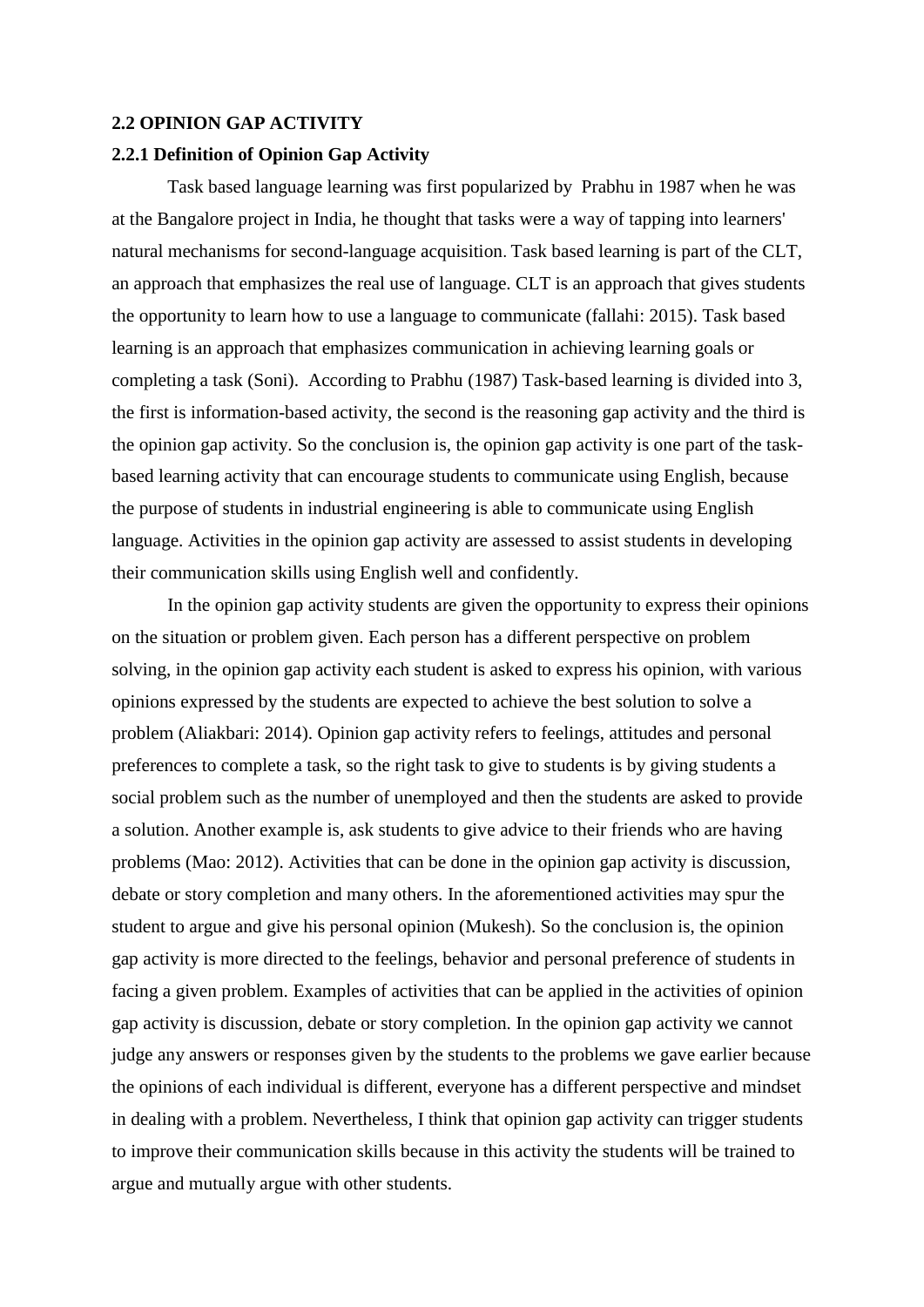### **2.2.2 The Implementation of Opinion Gap Activity in Material Development**

In implementing opinion gap activity on the development of material books for industrial engineering at the first year, researchers certainly do not do it carelessly. The researcher received special guidance from the supervisor who was provided by Muhammadiyah Gresik University. In addition, researchers also refer to previous researchers about how to implement opinion gap activity in learning material books, especially in industrial engineering majors.

Among them is Prabhu, N. S. (1987) in his book entitled "*Interactive Language Teaching*" stating that an opinion-gap activity requires students to express their own preferences, feelings, or attitudes in order to finish a task. For example, students had given a social problem, such as high unemployment and asked the students to come up with some of possible solutions. Another task might be to write a letter of advice to a best friend who has sought their counsel about a dilemma. Based on this statement we can conclude that in the task / exercise which contains the element of opinion gap activity is by providing a study case / social problem that is related to industrial techniques and students are asked to make a solution, or give their opinions about the study case / social problem.

Other researchers also expressed their opinions on characteristics of opinion gap activity, namely Mohammad Aliakbari & Ferdows Mohsennejad (2014) in his journal entitled "*The Effect of Story Retelling Task Opinion Gap on Iranian EFL Students' Speaking Skill*" that is opinion gap activity in material developing has several characteristics, namely:

- 1. It should be a pair or group worked.
- 2. Tasks should be personalized.
- 3. Tasks should be in the interest area of students.
- 4. A variety of activities should be included.

At the first point which reads "it should be a pair or group worked", researchers always try to include group work in some of the tasks / exercises that are in the development book, with the aim of training the teamwork of students. Besides that in opinion gap activity it will be easier for students to express their opinions in a pair or group work.

On the second and third point, it reads "Tasks should be personalized" and "Tasks should be in the interest area of students", because this is an industrial engineering major the researchers took the theme of the industry in all chapters in the material book that the researchers developed. This is expected to meet the needs and interests of students in the industrial engineering department itself.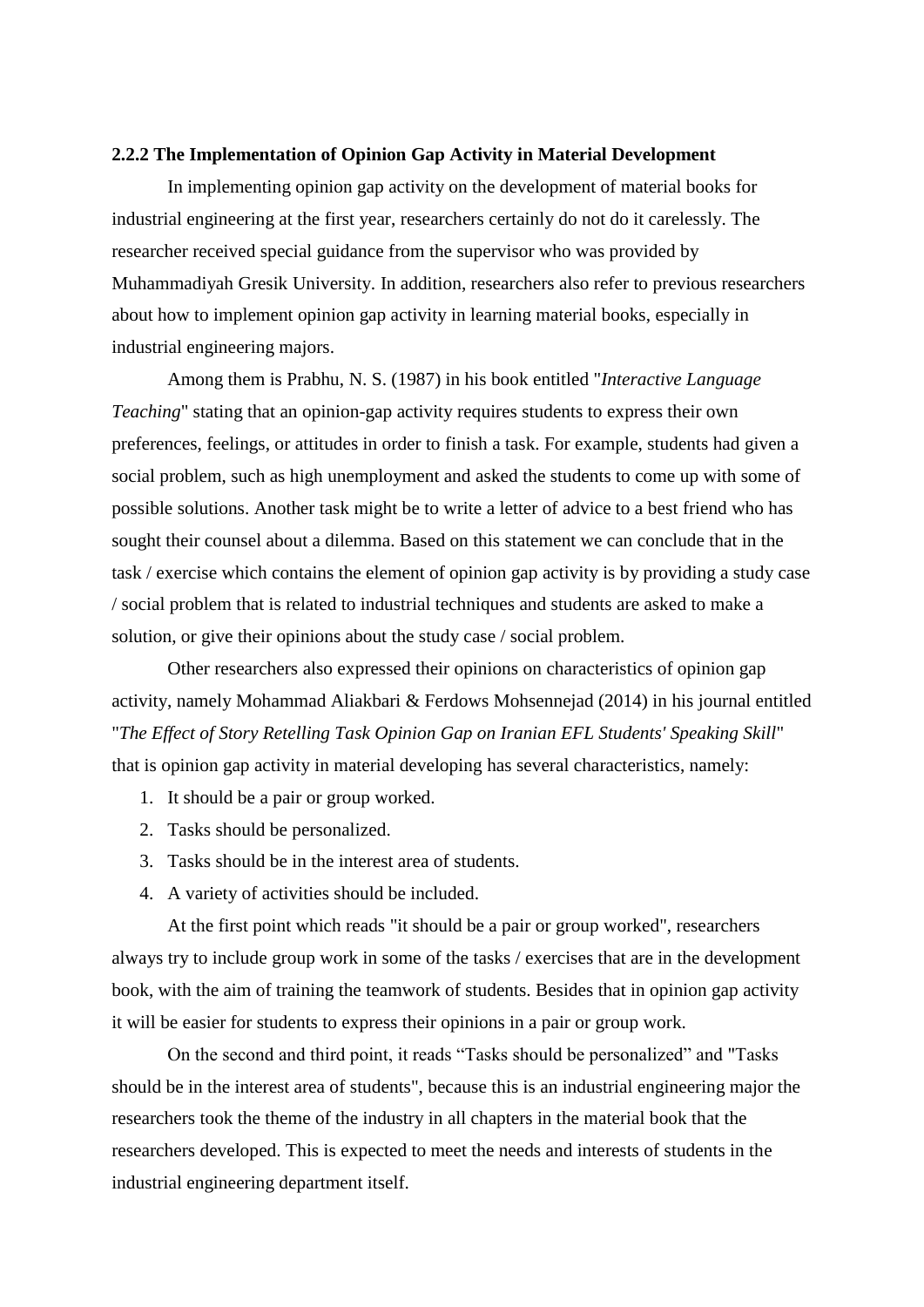On the fourth point that reads "A variety of activities should be included." Researchers also tried to include a variety of different activities and each task / exercise in the material book that researchers developed, with the aim of avoiding boredom that can attack students if every time they learn to use textbooks that researchers develop only that. There are some variety of activities in English language teaching materials for industrial engineering students, including debate activities, discussion activities and also story completion activity.

## 2.2.3 **Activity in opinion gap activity**

According to Mukesh in his journal mentions some activity that can implemented in the classroom, there are discussion, debate and story completion. So here, I will describe the activity in a detail.

## **1. Discussion**

Discussion is an activity carried out by 2 or more people to understand a particular material, or to find the best solution in every task in the book. Researchers use discussion as a form of activity that can support students to be able to understand more deeply and think critically about a material to be understood or a task to find the best answer. In this activity, of course each student can issue his personal opinion, with the aim to find the best solution in each task or study case provided in the learning book.

In the book, researchers place discussion activities in several different forms. For example of the activity in the discussion session is conducted with a colleague or friend who sits next to students to discuss together about the tasks that have been provided. In this activity students can train teamwork well with the aim of finding the right answers to the readings that have been provided previously. Working with teams greatly helps students to train themselves in listening to the opinions of others, especially as students of industrial engineering who will work in the company.

There are several other forms of discussion that researchers provide in the development of English books for industrial engineering majors. For other example, activity in discussion session is students are asked to work in groups, but slightly different from the task in the previous drawing, this time the number of groups that are determined is larger, which consists of 5 to 6 students. In this discussion section the students are provided with some pictures and students are asked to choose which images require the services of an industrial engineer. In this section, each student is required to be able to think critically and also logically in choosing what images are in accordance with previous instructions. The use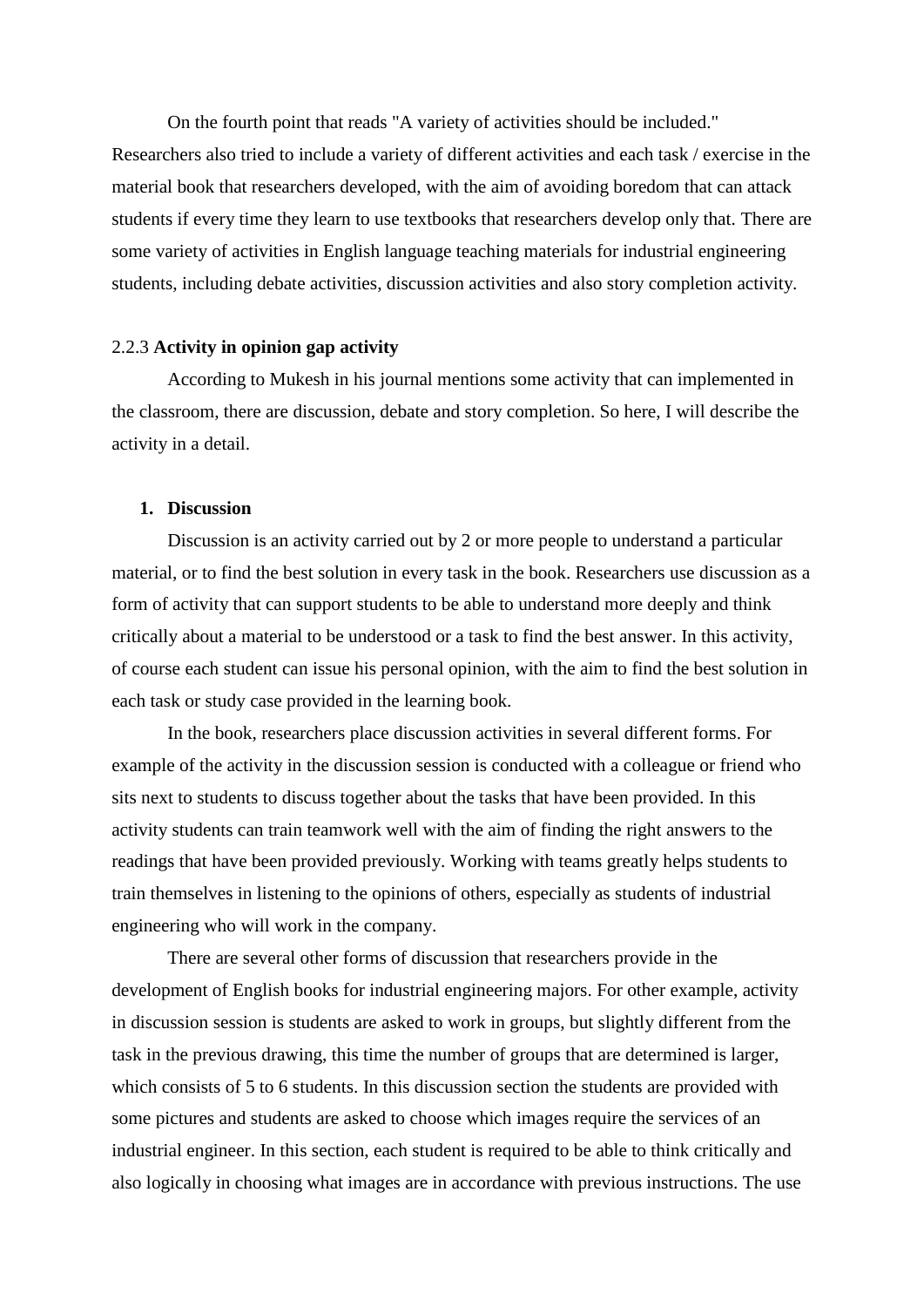of images was chosen as one of the variations in the form of discussion this time, in order to create things that were different from the previous discussion which only used text as discussion material.

In the next discussion activity, students were asked to pair up with their friends to discuss and make dialogues according to the theme determined this was done in speaking activity.

The next activity that the researcher will describe here is the "point for discussion" of this activity. Usually the researcher tucked in the reading that is too long. The aim of the researcher to use the "point for discussion" is to find out the students' point of view about the reading, besides that it can also be a measuring tool for how students understand the reading. Each question provided in the "point for discussion" is not listed directly in the existing reading, but rather to the students' understanding of the reading itself. Again, researchers try to train students to think critically in solving a problem.

In the following discussion activities, students are asked to make groups of 4 to 5 people. Then they will be asked to discuss and conduct research on each topic provided. The results of the discussion will be presented in front of the class. This activity is expected to help students to research "subject" in detail, but it can also train students to work together in groups and train students' self-confidence when the presentation activities take place. In the presentation activities there will also be discussion activities involving other groups in the Q & A session.

# **2. Debate**

In opinion gap activity, of course we cannot leave the debate activities. Because in this activity students will be trained to think critically and logically in defending their arguments or opinions, incorporating debate activities in learning books is not easy for researchers themselves, but after doing a lot of consultation with the supervisors the researcher can finally enter this debate activity into the book that the researcher is developing. Finally, the researcher included this activity in speaking activity in this activity in addition to helping students to think critically and be able to express their opinions. This activity can also greatly improve students' speaking skills.

The researcher tries to make the instructions listed above as clear as possible, so that students can follow the debate activity well. Researchers have also provided a video as a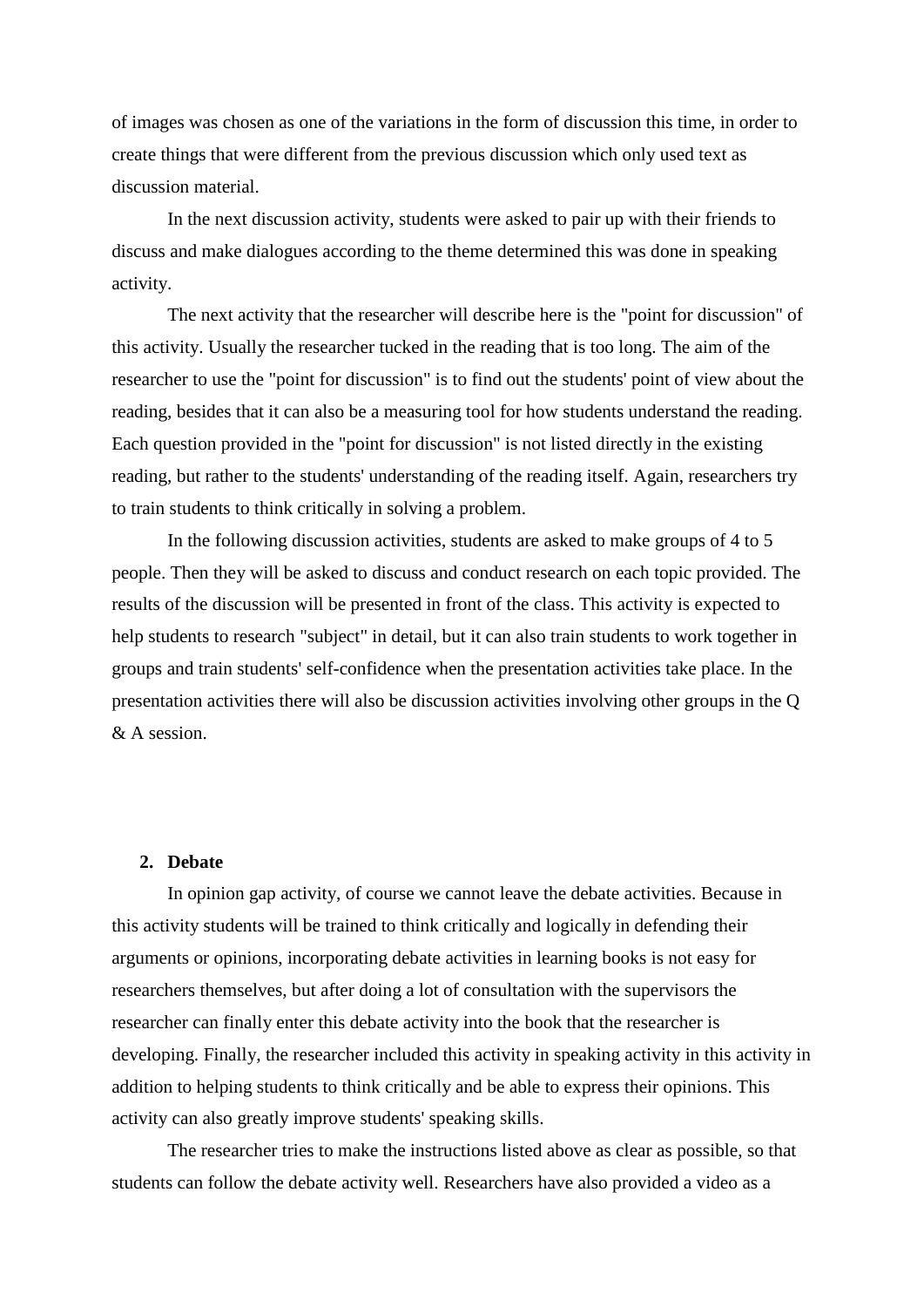reference for conducting debate activities that can be watched before the debate activity begins.

## **3. Story completion**

Story completion is an activity to complete a story with the students' own ideas they can also add characters, roles and other descriptions that are in accordance with their wishes. This activity is very fun because it can help students to improve their creativity. Next, researchers will describe some forms of activities in the English textbook for industrial engineering department.

One example of activity that students will do related to story completion is students are asked to complete the dialogue in pairs. Each student can complete each blank section according to their opinion with a note that must remain in line with the existing theme.

# **2. 3 DEVELOPING MATERIAL**

The development of learning materials is very important to learn. This is because the learning materials contained in the curriculum or textbooks are still too general. In addition, the material is not necessarily according to the needs and situation of the student's condition. Therefore, it would be great if a teacher understood the way or procedure developed materials or learning materials. Development of teaching materials is usually done before the learning process takes place. The development activities of this teaching material can be done through various ways in accordance with the circumstances, availability of resources, and expertise possessed by a teacher.

Materials development is both a field of study and a practical undertaking. As a field it studies the principles and steps of the design, implementation and evaluation of the activity in language teaching materials. As a practical undertaking it refers to anything which is done by writers, teachers or learners to supply resources of language input, to utilize those resources in ways which maximize the likelihood of intake and to stimulate purposeful output. Ideally the 2 aspects of materials development are interactive in that the theoretical studies inform and are informed by the development and use of classroom materials'.

Materials developers could write textbooks, telling stories, use advertisements into the classroom, expressing an opinion, prepare samples of language use or reading a poem aloud. Whatever they do to provide input, they do so ideally in principled ways related to what they know about how languages can be effectively learned. (Tomlinson: 2001)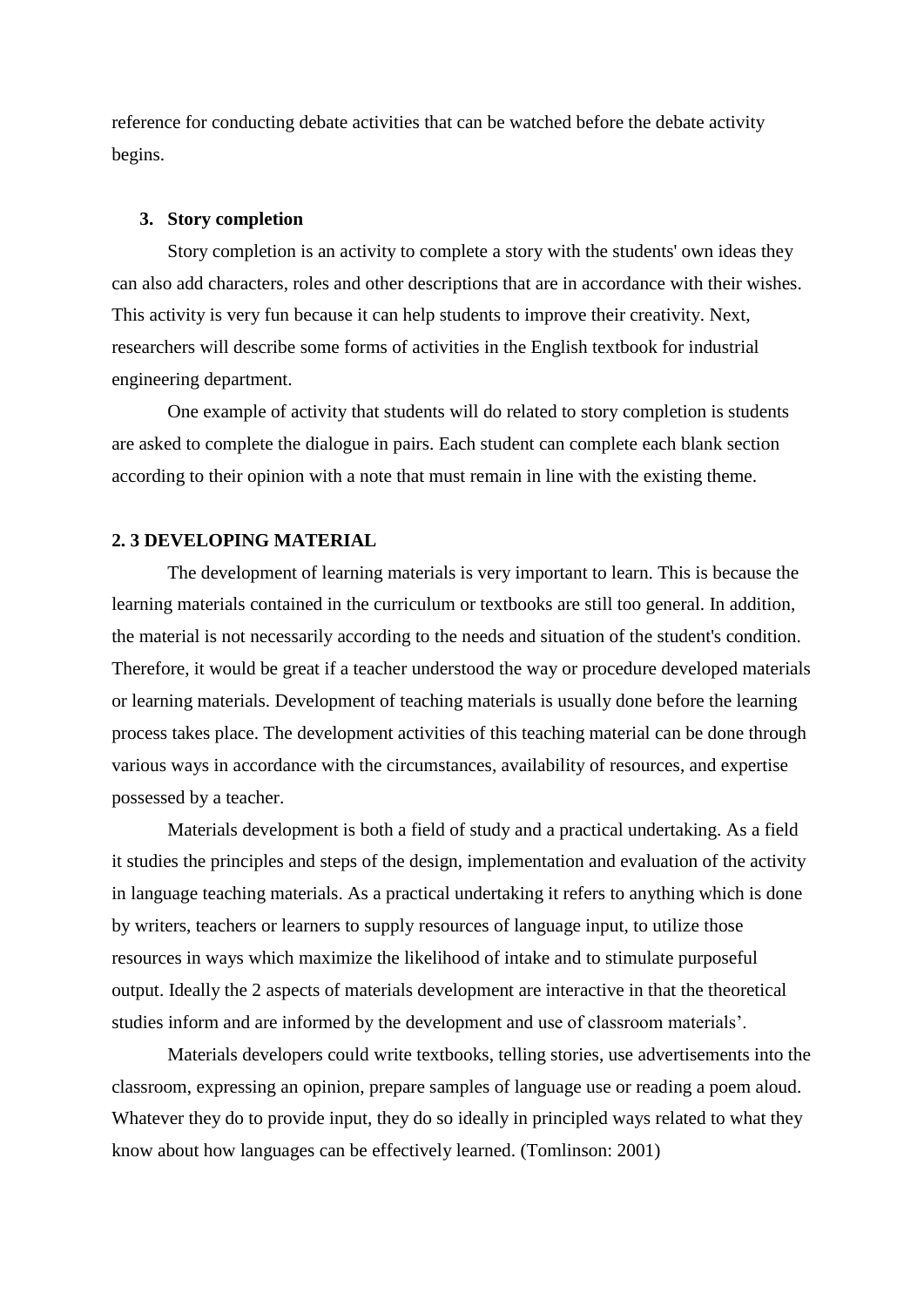### **2.4 PREVIOUS STUDY**

There are several studies that have been done by some experts before, in an effort to assess the benefits or effects caused by using opinion gap activity as a method to develop English textbook for industrial engineering at first year.

Aliakbari: 2014 in his journal *"The Effect of Story Retelling Opinion Gap Task On Iranian EFL Students' Speaking Skill"* In this study revealed the fact that the strategies adopted in task-based teaching are more effective in promoting students' speaking ability than traditional teaching. One of the reasons for the effectiveness of the strategies adopted in improving students' speaking ability may be due to the nature of the opinion-gap task. The students have enough time to prepare to retell the story. They can find the words and change the structure of the sentence into a simpler form in order to recount it. Another influential factor in promoting student speaking can be attributed to the fact that students are allowed and motivated to end the story in the desired way. It is said that this can provoke their motivation and imagination. Such tasks help students to go beyond the information provided by presenting their attitudes and preferences. In fact, the task of opinion-gap provides broader language output for students.

In a study conducted by Prabhu (1987 in Glolami, Reza) at the Bangalore Project entitled *"language teaching and task based approach"*, there is no objective procedure for showing results as true or false, and there is no reason to expect the same results from different individuals or on different occasions. Then, he asserted that there is a pedagogic complexity with opinion-gap activity because it is naturally open in outcomes and then he recommends that kind of task for secondary learners in a second / foreign language because the value of open activity can be better realized in developing linguistic capacity.

Opinion gap activity is part of the task based learning and is included in the CLT approach section, in the opinion gap activity of each activity is more directed to student opinions. This approach is an approach that has long existed and quite well known among education. From several studies conducted by previous researchers, it was found that there are some similarities and differences in research that I did with previous research. The equation that exists between research do with previous research is about the subject, we both use subject semester 1 students other than that all things there is a difference. Starting from the method used, research use the R  $\&$  D method whereas previous research using experimental research seen from the method is different already of course can be understood that other things like data collection, and other approach also different. Object used is also